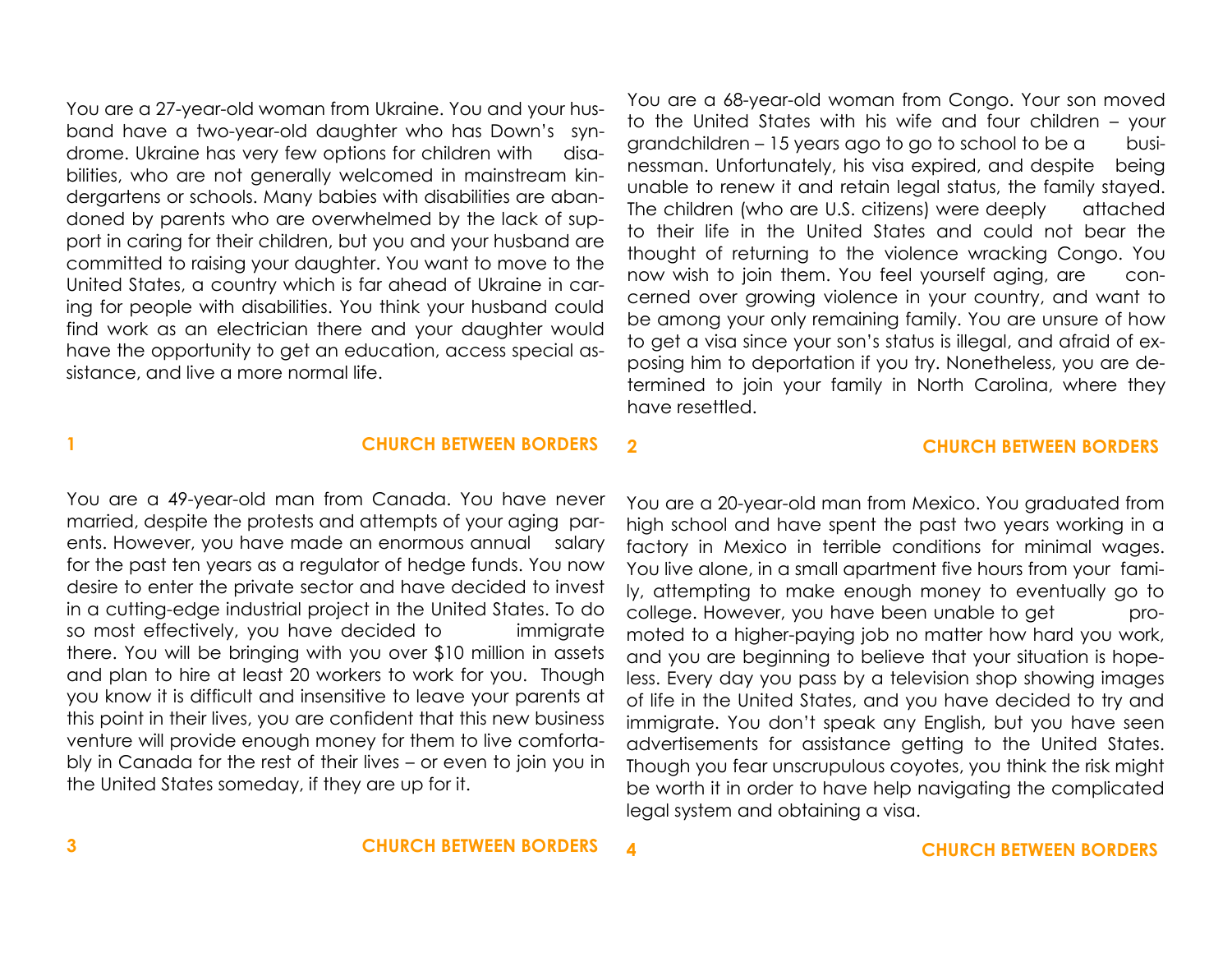You are a 44-year-old man from Mexico. You are married, have three children, and work as a subsistence farmer. You live in a small town near the U.S. border which has recently become a hotspot for drug trafficking. Violence has increased, and you are afraid for the safety of your children. In addition, the school in your hometown only goes through eighth grade, and your children want to go to high school. The nearest high school is an hour away on dangerous roads used frequently by drug traffickers and gang members, and you refuse to let them take the risk. Books left behind by American short-term mission teams have only whetted their appetite, and you know that attending school in the U.S. will provide your children with opportunities you never had. Your job in Mexico pays wages too low to give your family the life you dream of, and America seems like the Promised Land.

You are a 23-year-old woman from Romania. You recently graduated from a Romanian university with a teaching degree, but the economy and job market are so poor in Romania, and the country's educational system so corrupt, that you have decided to join many of your peers and look for work abroad. Many Romanians travel to Italy or Spain because of the linguistic similarities, but you speak fluent English and have always dreamed of moving to the United States. Your aunt and uncle moved there when you were 10 and are now U.S. citizens, and the pictures and presents they sent back have always made you long to experience the U.S. yourself. In addition, economic hardship in Italy and Spain has made it much more difficult to find a job there. You hope that you can join your aunt and uncle in the United States and make a life for yourself there.

**5 CHURCH BETWEEN BORDERS 6 CHURCH BETWEEN BORDERS**

You are a 21-year-old woman from India, born into the Kshatriya caste. You fell in love with a man from the Shudra caste, which is far below your own. The two of you eloped at a local temple a few weeks ago. Since then, your families have been furious. Your parents had been planning an arranged marriage with a more "suitable" man, and they feel their honor has been destroyed. Your father has threatened your husband's family and filed a complaint with the police, but you and your new husband are staying in a court-ordered shelter. You desperately want to move to the United States, where your husband will be safe from murder and you can live your married lives without the confines of police protection. You plan to look for a place where your husband can farm upon arrival in the U.S., because with only a high school education, you both fear that finding other employment is unlikely.

You are a 26-year-old woman from Saudi Arabia. You and your husband both have college educations and are moderate Muslims. You are frustrated by the extreme Islamists and Saudi Arabian cultural impediments that keep you from being able to freely pursue a career in law, as you want to do. You are banned even from driving in Saudi Arabia, and together with your husband have decided to try to immigrate to the United States, where freedom of religion will enable you to live less restricted lives.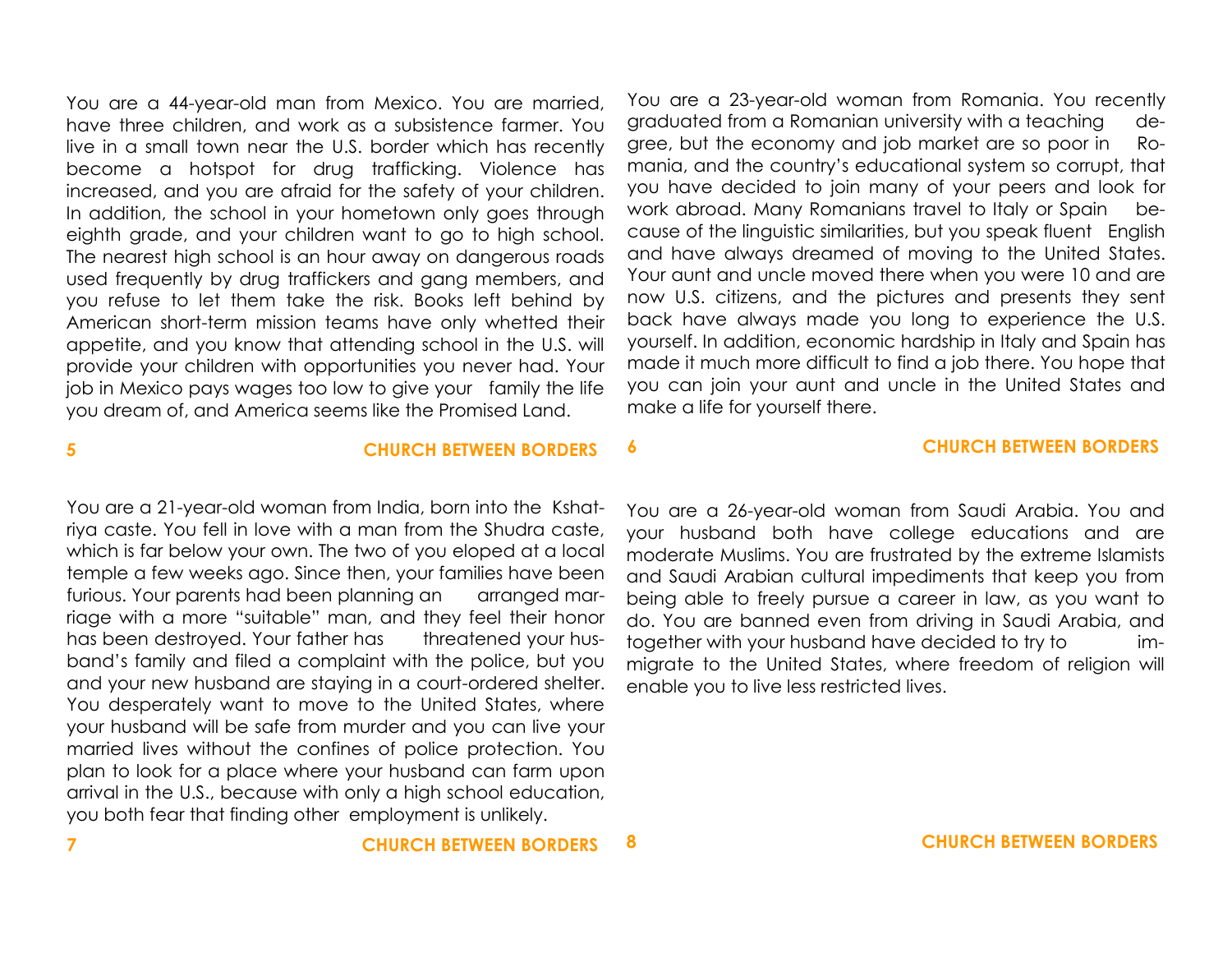You are a 13-year-old girl from Honduras. You were spending a month with your grandparents in the mountains when a terrible hurricane hit Honduras. Though you were safe, you could not contact your mother. When you returned home, you heard from neighbors that she had left for the United States in an attempt to receive temporary protected status, and that once there she would send for you and your grandparents. Three months later, you still have not heard from her, and your life feels like it is in ruins. You have decided to leave for the U.S. to find her, knowing only a few clues about where she might have gone.

You are a 47-year-old Palestinian man from Israel. Violence, political rancor, and hostilities between Arabs and Jews in Israel have increased throughout your lifetime, and you are tired of the discrimination. You have to pass through two security checkpoints on your way to your construction job each morning, and the scorn and abuse of the security guards has recently escalated. Your only remaining extended family lives in Jordan and Canada, but you are interested in immigrating to the United States. You speak English well and have always wanted to see New York City. You believe that life in America will provide you with freedom and equality which you cannot find here in your homeland.

## **9 CHURCH BETWEEN BORDERS**

## **10 CHURCH BETWEEN BORDERS**

You are a 61-year-old woman from Spain. You are married and have two adult children, both of whom are married, and four grandchildren. Your husband is a dentist and you are an English teacher, on the verge of retirement. You traveled to the United States as a college student and have always wanted to return, and with Spain's recent economic collapse, you have little desire to retire there. Your older son and daughter-in-law and their three children moved to the U.S. five years ago so that your son could pursue a PhD from Harvard. They are legal permanent residents and plan to stay in the United States, and you would like to join them.

You are a 39-year-old man from the Netherlands.You made a fortune in the world of online publishing and information, and are looking for a place to start up a new entrepreneurial effort. You have chosen the United States on the request of your 15-year-old daughter, who has a love for American movies and music – as well as for the market potential. You plan to invest at least \$3 million into your new business venture in the United States, and will be hiring at least 15-20 American employees at the start. Due to strong unions in the Netherlands, minimum wage there is almost three times the rate of the U.S., so you are looking forward to keeping your costs lower and turning a greater profit.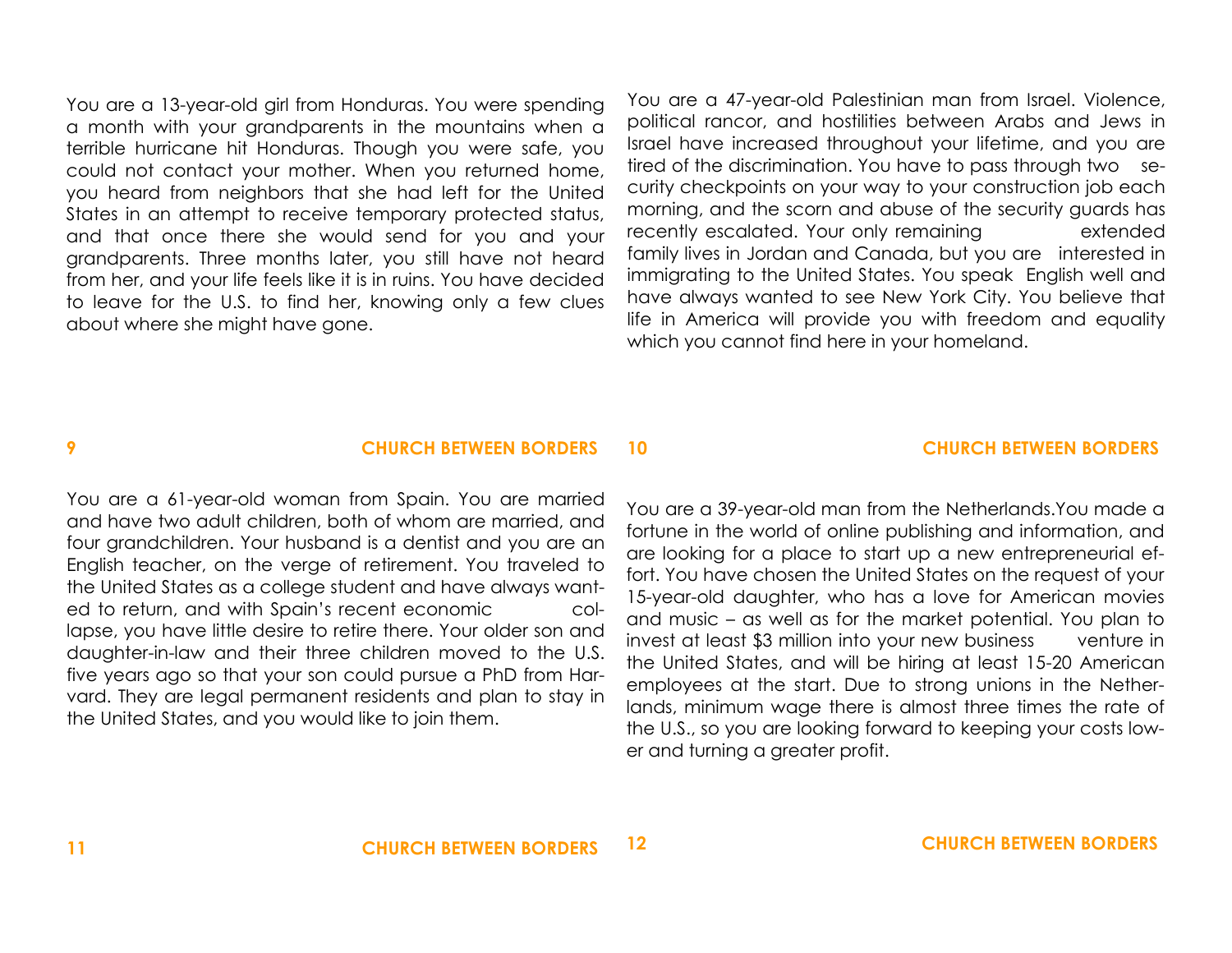You are a 24-year-old woman from Mexico. You were raised in southern California by Mexican parents who had entered the U.S. illegally to find work picking grapes. As a child, you were brought back and forth across the border many times, usually illegally. At 14, after one especially traumatic trip across the border, you decided to stay in Mexico with your aunt and uncle in order to finish high school and regain a sense of stability. Your parents are still living and working in the United States without documents, but you have stayed in close contact. Your mom has recently been diagnosed with cancer, and your parents have decided to stay in the U.S. The hospital system is better there, though much more expensive, and your mom is not healthy enough to travel. You have decided to move to the United States to live with them and care for your mother, as well as eventually seek a college education.

**13 CHURCH BETWEEN BORDERS**

# You are a 14-year-old girl from Nicaragua. You just finished eighth grade with perfect marks; you long to attend high school and college to eventually become an obstetrician. However, the only high school near your small village is a 45 -minute-walk away, and your family cannot afford the school and supply fees. Instead, you are needed to work in a garment factory to help support your parents, aging grandparents, and six siblings. Your older brother, age 17, has been talking about moving to America to find a job and go to school, then returning to Nicaragua with enough money to let

your younger siblings attend high school as well. You desperately want to go with him – he is your best friend, and you are scared to let him go alone. Together you begin planning a trip north, hoping that you will be allowed in.

You are a 24-year-old woman from North Korea. You fled the country with your sister and mother a year ago, half-starved and fearing for your life because of the oppressive government regime. Your father was killed two years ago for political dissidence; since then, your mother has been beaten and tortured repeatedly. You were afraid she would die too, either from the grueling journey to escape or from hunger if you stayed. Upon arrival in China, you have been hiding with relatives and acquaintances from an underground church there, but that has not stopped your mother and sister from being captured by Chinese police and repatriated back to North Korea. Thankfully, both times they have eventually escaped or been let go due to generous bribes paid by your relatives in China. However, your life in China is unstable, so you have appealed to the UN High Commissioner for Refugees to be resettled in the U.S.

### **14 CHURCH BETWEEN BORDERS**

You are a 33-year-old man from Brazil. You were brought to the United States illegally by your parents at the age of five. You graduated from high school with honors and attended one year of college before you decided that the cost of such instability and fear from being undocumented was too much for you to bear. You returned to Brazil at the age of 20, leaving your parents and siblings behind. Your parents are undocumented; your American-born siblings are U.S. citizens. Upon exiting the U.S. you were prohibited from applying for re-entry for ten years, but that decade has passed. You earned a college degree in Brazil, learned Portuguese, and got married — though, unfortunately, your parents were not able to attend the wedding because they would have been unable to return to the U.S. Now you and your wife would like to move to the United States to reunite with your family.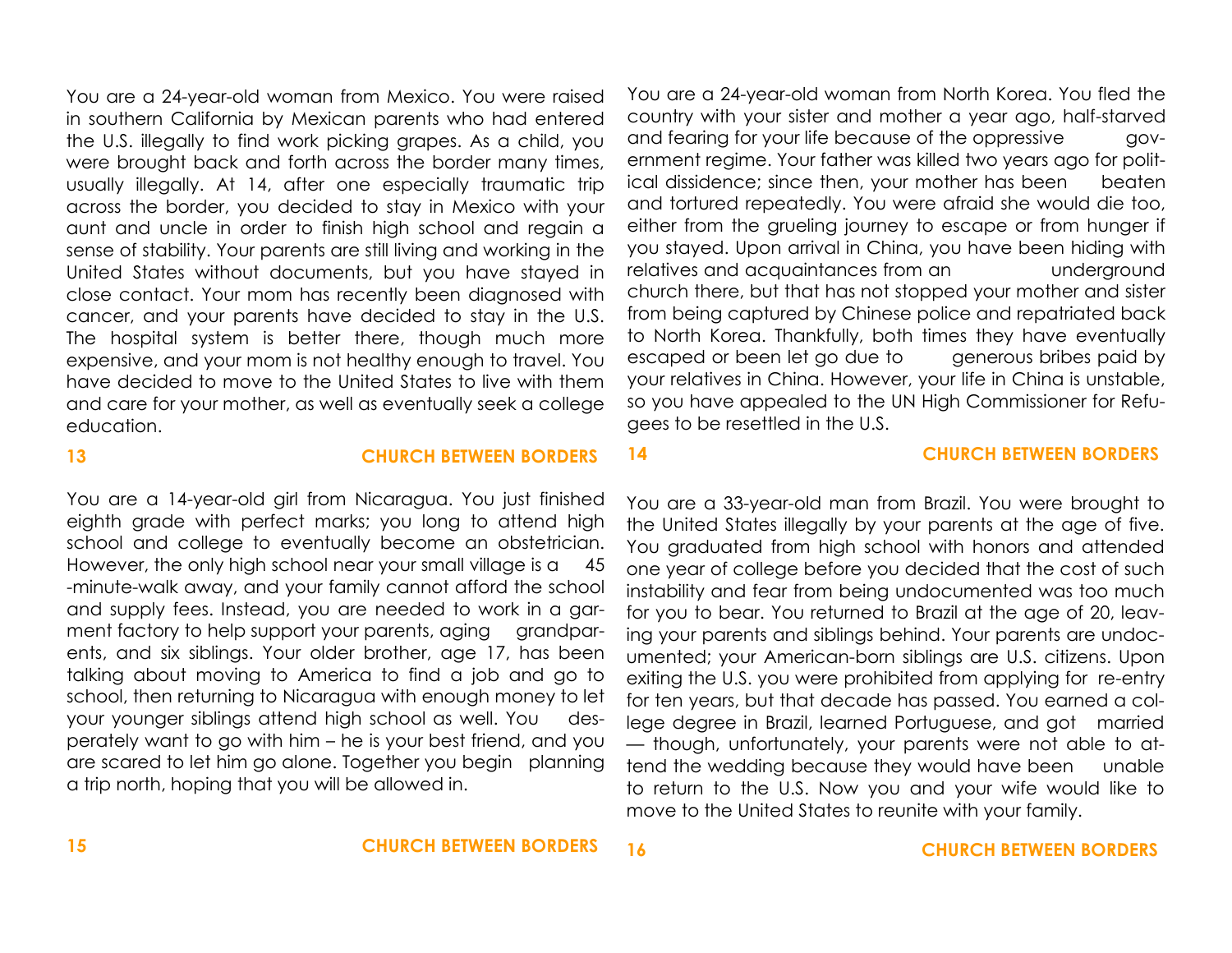You are a 36-year-old woman from South Korea. You are a prominent nuclear physicist, known internationally as a candidate for the Nobel Prize. Though you love your work in Korea and have a comfortable life there, you have been granted a special research position at MIT and are eager to begin work in the United States; now you must obtain a visa.

five children. Your father left for the United States when you were three in order to make enough money to support your family; his previous job in Nicaragua had been extremely dangerous and paid wages too low to survive on. He is there without documentation, working on grape farms in southern California. He has sent monthly packages back to your family ever since you can remember, but you long to see him in person. Your older siblings have left home to raise their own families and your mother just passed away. You dropped out of high school at 15 to work and help provide for your ailing mother, but with her death you feel alone in the world. You want desperately to join your father, who you know can provide for you, and hope to immigrate legally to the United States.

**18 CHURCH BETWEEN BORDERS**

You are a 17-year-old male from Nicaragua, the youngest of

## **17 CHURCH BETWEEN BORDERS**

## You are a 45-year-old woman from Sri Lanka. You lived through the brutal civil war between the government and the Liberation Tigers who sought an independent homeland for the Tamil people of Sri Lanka, and during that war you witnessed many atrocities, including the killing of your husband. Without other family members in the country to lean on, you are incredibly lonely and feel unable to remain in a place with so many past grievances always below the surface. You are a trained nurse and have heard that the hospital system in the United States is one of the best in the world, so you would like to work there. In addition, your best friend was resettled during the war as a refugee in the U.S. and is now an American citizen. Though she left eight years ago, you have stayed in touch, and you would like to join her in Oklahoma if you can get an immigration visa.

You are a 25-year-old man from South Africa. You have been working as a lab technician for a cancer research facility for ten years, but you feel frustrated by the lack of possible mobility in your position. You have always wanted to travel and live in other parts of the world; English is your first language, so you decided to move to the United States. You figure that your education (2 years of college) and job experience will land you a job in the United States, and you can't wait to taste American pizza. You also have a fondness for jazz and have always wanted to visit New Orleans, so that is where you plan to move. Though your parents and siblings still live in South Africa, you are not particularly close, so you are not afraid of going alone.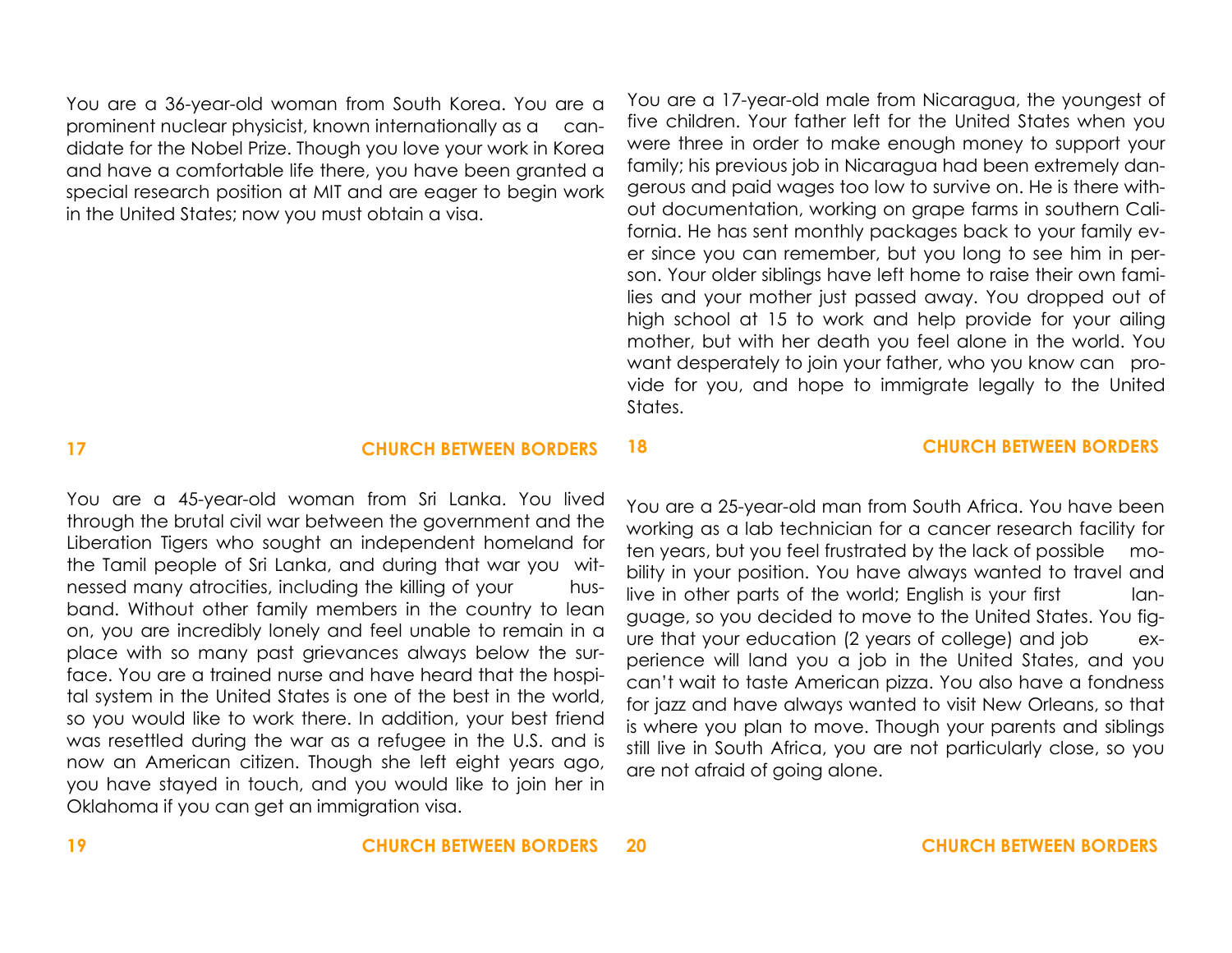You are a 42-year-old Karen man from Burma. You have been living with your wife and two children in a refugee camp across the border in Thailand for almost 20 years. You and other Karen people have been fleeing the military rulers of Burma, which has been named one of the most brutal regimes in the world. After escaping through the jungle from your home village, you arrived in the safety – and squalor – of a Thai refugee camp, which has been the only home your children have ever known. Your hope is to move to the United States, where you know that some of your cousins have been resettled as refugees. You are afraid of moving so far away and of possibly losing your culture, but know that your children will have opportunities and safety in the U.S. that they would never have here.

You are a 32-year-old man from Iraq. Violence in your home country has continued for many years, despite the presence of American troops. Your wife and four children are constantly terrified, and you can hardly bear to see the sorrow on their faces. Last month, a neighbor was killed in a senseless attack while on a trip to the capital for a doctor's appointment. During the last few weeks you have seen unfamiliar faces in your own small city – faces which make you nervous, for you fear the violence will soon enter your own neighborhood. You have been saving money for the last seven years, hoping to put together enough for the visa fees to immigrate with your family to the United States, where you hope to be safe and accepted. You are a talented carpenter and are sure you could make a living in the U.S., if they will accept you.

**22 CHURCH BETWEEN BORDERS**

## **21 CHURCH BETWEEN BORDERS**

You are a 27-year-old man from Guatemala. Your brother and his wife live in the United States as legal permanent residents, working minimum-wage jobs at a factory in Florida. Your brother has said that the factory is hiring and that they might have a position for you, and you are excited about the prospect of joining him. You have completed your high school education and would like to attend community college, but there are none near where you live with classes that accommodate your full-time work schedule as a street cleaner. You hope that you might be able to attend night classes like your brother is doing once you arrive in the U.S., and eventually pursue a different career.

## You are a 24-year-old woman from El Salvador. Your brother moved to the United States last year after receiving a temporary student visa to study at an American college and plans to return home after getting his degree. You would also like to go to school in the U.S., but you want to move there permanently. You are angered by the way that politicians have used their power in past years and cannot bear the thought of staying in El Salvador, where you live with your parents and work at a local restaurant; you want to live in the United States. In addition, a friend from high school moved to the United States four years ago to marry an American man,

and you miss her dearly. You hope that perhaps your parents will join you in the U.S. and that your brother will decide to apply for permanent residency there, but regardless, you have decided to try and immigrate on your own.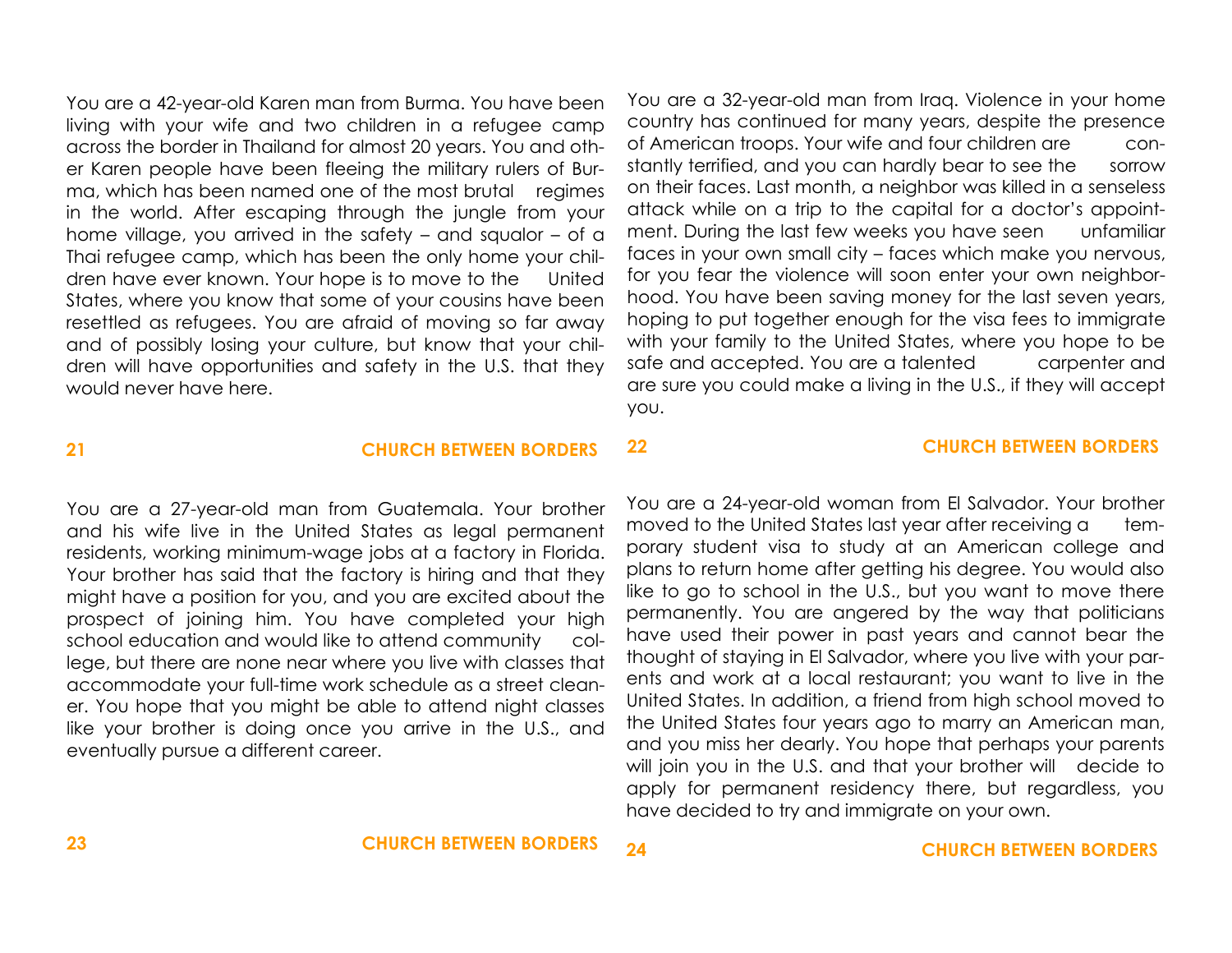You are a 34-year-old man from Syria. You were involved in the original opposition to the government, but backed off when threats began against your family's safety. Violence from the government has escalated over the past few months, and you and your family – wife, grandfather, and six young children – have fled across the border to a refugee camp in Jordan. Conditions there are terrible, however, and the Jordanian government is unwilling to accept refugees for long periods of time. However, in media reports of the bombings in the capital city, where you lived, you have glimpsed the destroyed wreckage of your former home, and you know there is nothing to return to. You have appealed to the UN High Commissioner for Refugees, asking to be resettled in the United States, a country you have always admired for its commitment to freedom and equality.

You are a 22-year-old male from Russia. Your parents moved to the United States three years ago in order to offer a better life to you and your younger siblings, but you stayed behind to complete your education as a radio technician. Your parents became U.S. citizens last year. Now you want to rejoin your family in the United States and make a life there.

You are a 16-year-old boy from Honduras. Your parents work at a banana plantation where they make very little money and are often exposed to pesticides and other chemicals that make them sick. You are the oldest of five children; your youngest sister is only three. Because both of your parents work, your younger siblings have to spend the day with your grandparents while you sell food from the side of the road to earn extra money to feed your family. Your grandparents are not kind to your siblings, who sometimes come home with unexplained bruises. Though you long to protect them, your family will not survive without the extra money you make. You are determined to provide for your family and have heard many times of the jobs available in the U.S. for those willing to work. You decide to risk the dangerous journey north in hopes of obtaining a legal work visa to the U.S. and getting a job that will support your siblings.

### **25 CHURCH BETWEEN BORDERS**

## **26 CHURCH BETWEEN BORDERS**

You are a 39-year-old man from Papua New Guinea. You attended medical school in the United States on a temporary visa and then returned home to Papua New Guinea three years ago. While in school in the U.S., you met and fell in love with an American woman. She remained behind in the United States, but the two of you have stayed close; she has even visited you twice. You recently became engaged and hope to get married and live in the United States, but you are unsure if that is possible with immigration laws. There is no shortage of doctors in the U.S., though the need for trained doctors is high in Papua New Guinea, particularly in its remote regions. It is a gut-wrenching decision to leave your homeland; nonetheless, you are determined to move to America to marry the woman you love.